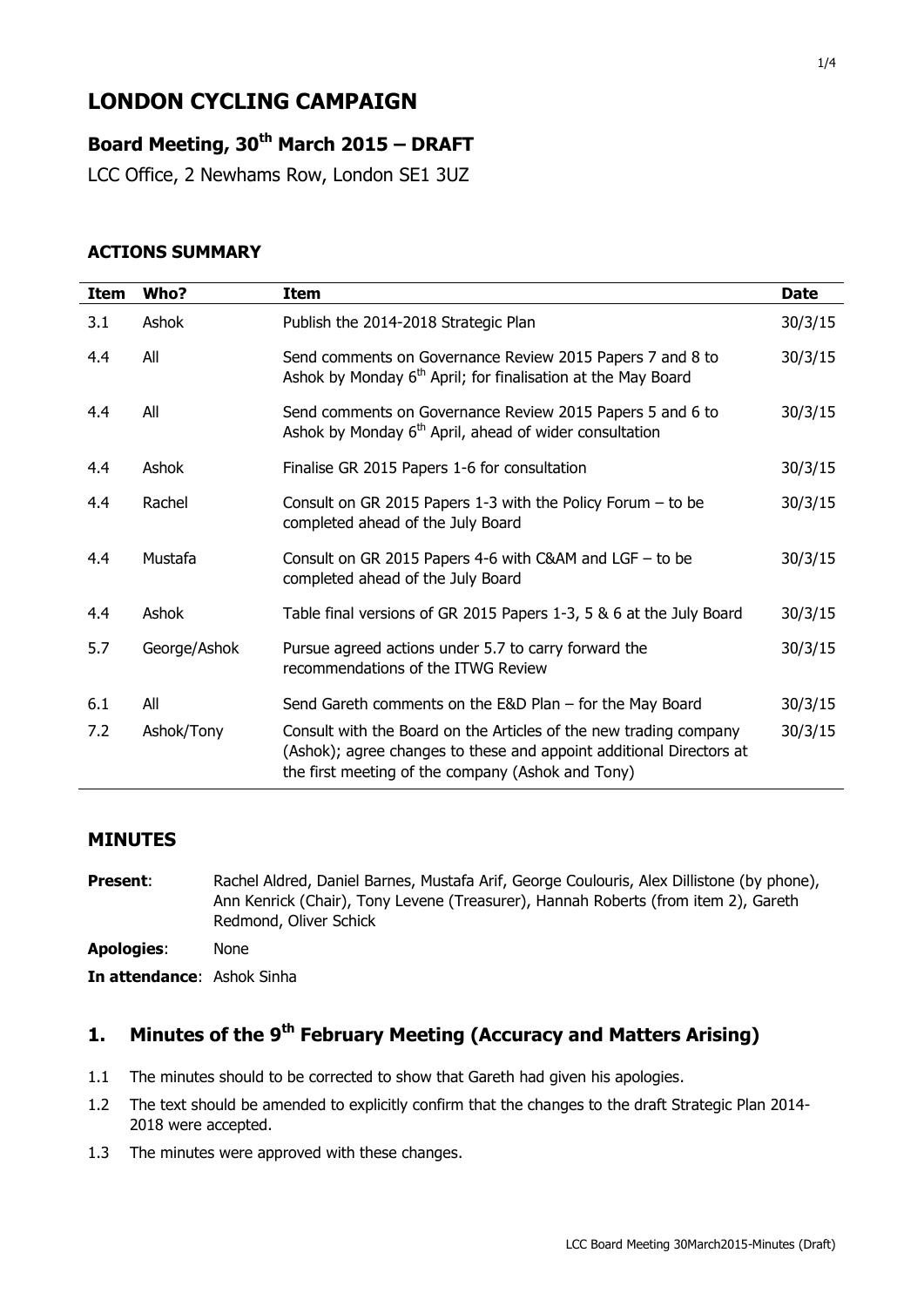# **2. 2015-16 Budget**

- 2.1 Tony introduced the final draft budget produced by staff staff, explaining that it had been approved by FAC with no changes.
- 2.2 He noted that: there is a planned deficit of  $\sim$  £8k, essentially due to the cost of the membership review not being fully met by income; and the end-of-year reserve of  $£105k$  is in line – just - with the proposed new reserves policy.
- 2.3 Regarding the proposed new reserves policy: Tony and Ashok explained their view that, rather than having a one based on three months' operating cost (i.e. to deal with a catastrophic loss of income, which is a low risk scenario), it would be better to have one that (a) protects LCC against possible cash flow problems during the year (e.g. from delayed income), plus (b) a safety margin on top.
- 2.4 They explained that the  $£105k$  figure would be sufficient to deal with cash flow risks (based on an analysis of the present year's operations) plus a reasonable safety margin of  $\sim$ £20k. Given that the biggest problem in recent years was loss of Gift Aid on membership this year (which, after mitigation and eventual reinstatement) cost LCC  $\sim$  £40k, it would be desirable to raise the reserve in the next financial year to  $\sim$ £105k.
- 2.5 Ashok noted that the intention of the membership review is to not only substantially lift our membership levels but our income too; and that this should bring financial benefits within the next financial year (dependent on any transitional loss in income if, say, existing members were migrated to a new and more competitive rate). Thus we may possibly end the year with a balanced budget.
- 2.6 The Board approved the budget and the new reserves policy, agreeing that a surplus budget should be set for the following financial year to raise the level of reserves.
- 2.7 On other matters: in response to Board queries Ashok clarified that there were not numerous IT pots across the budget; rather there are a few big ones (principally Engaging Networks, Civi-CRM, and web). Rather than consolidating these it would be better to wipe the slate clean and give any new IT Manager (as recommended by the IT Review conducted by the ITWG – see below) the scope to start afresh. This was agreed.

# **3. Publishing the Strategic Plan**

- 3.1 The Board discussed the merits of publishing the current Strategic Plan on the website with and without the specific/numeric targets included.
- 3.2 It was agreed that the full plan should be published, but that the Board in place at the time should review these targets annually and publish any changes to them.

**Action**: Ashok to publish the plan

# **4. Governance Review 2015**

- 4.1 Ashok explained the structure of the review and ran through the set of numbered papers in the pack. These were:
	- Paper 1 Proposed Changes to the Articles (Binding Policy)
	- Paper 2 Proposal for Handling Policy Motions to the AGM
	- Paper 3 Proposed Changes to the AGM Standing Orders (Policy Resolutions)
	- Paper 4 Proposal to Formalise the Constitutional Status of Local Groups
	- Paper 5 Proposed Changes to the Articles (Local Groups)
	- Paper 6 Proposed LCC Groups Model Constitution
	- Paper 7 Proposed Board & Committee Standing Orders
	- Paper 8 Proposed Revisions to LCC Board Code of Conduct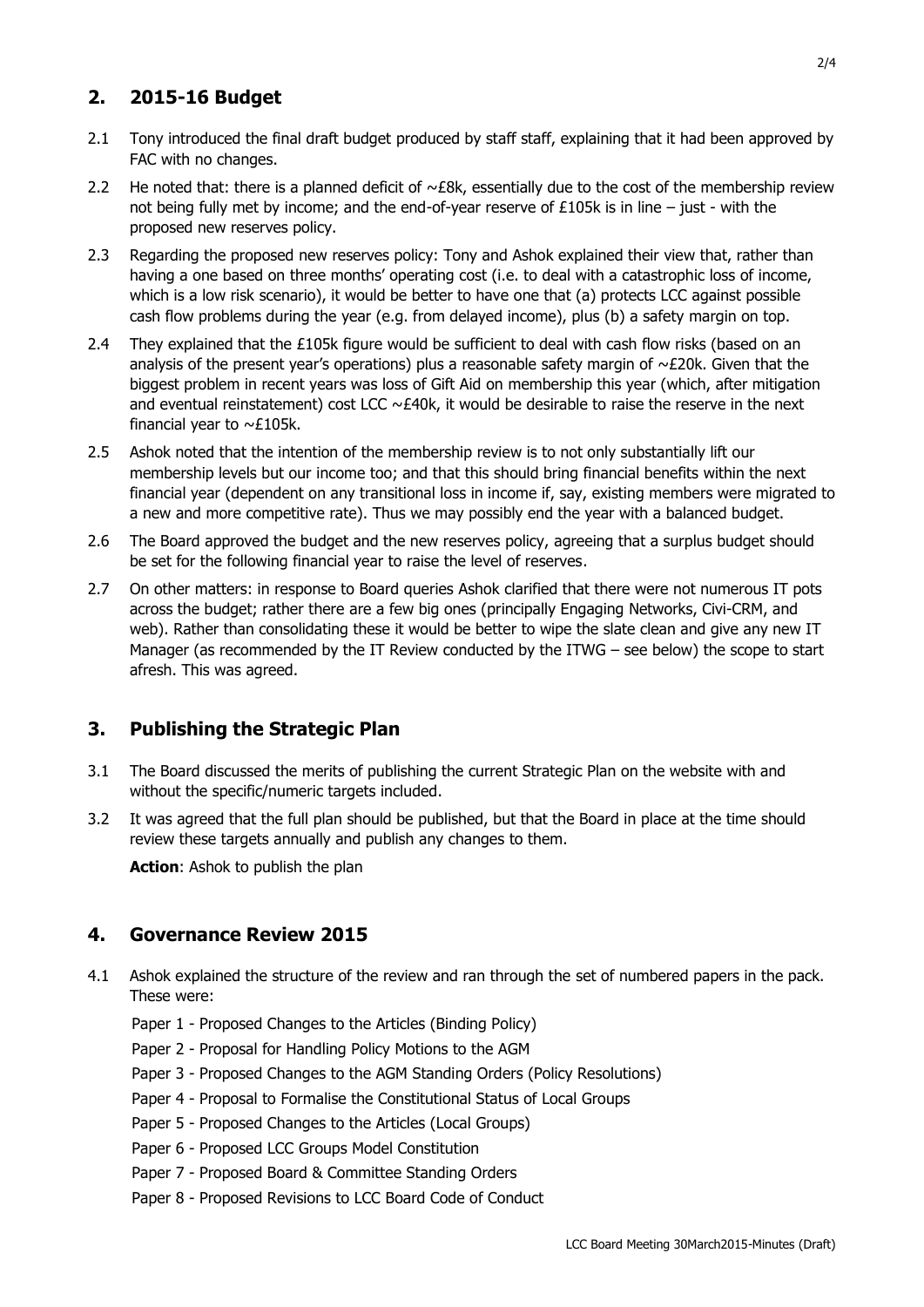- 4.2 Ashok noted that the task at hand was to: (a) approve Papers 1-6 for consultation by committee Chairs with the committees identified; and (b) approve Papers 7 and 8 for the Board to amend and agree. He also noted that Alex and Nick Davies (both members of FAC) were applying their legal training to check through the wording of the Model Groups Constitution.
- 4.3 George noted that it would appear heavy-handed if the Model Groups Constitution were to land with groups out of the blue. Ashok agreed, saying that the consultation drafts would contain additional contextual information for groups; and that groups with existing/suitable constitutions would not have to change them (but would need to register their constitutions with the Company Secretary to verify the necessary compliance with charity obligations).
- 4.4 The papers were approved to go forward for consultation.

#### **Actions**:

- All to send comments on Papers 7 (Board/Committee Standing Orders) and 8 (Board Code of Conduct) to Ashok by Monday  $6<sup>th</sup>$  April.
- All to send comments on Papers 5 and 6 (Groups) to Ashok by Monday  $6<sup>th</sup>$  April, ahead of wider consultation.
- Ashok to finalise Papers 1-6 for consultations.
- $\bullet$  Rachel to carry out a consultation on Papers 1-3 (Policy) with the Policy Forum.
- Mustafa to carry out a consultation on Papers 4-6 (Groups) with C&AM, LGF.
- Revised drafts of Papers 1-3, 5 and 6 to be tabled by Ashok and committee Chairs at the July Board, with an update to be provided at the May Board. (NB. Paper 4 is for feedback, and contains no text requiring finalisation)

### **5. IT Review (ITWG)**

- 5.1 George introduced the findings of the ITWG's review, stating that the purpose was to (a) look at would be needed to deliver compliance with the IT Resolution of the 2015 AGM and (b) look at longer term strategic issues.
- 5.2 Ashok added that the review was conducted through the lens of campaigning and advocacy, and that its finding would be shared across the other functional areas of the team – specifically Marketing & Membership, and Consultancy & Services - to ensure a full and picture and a coherent set of final recommendations are achieved.
- 5.3 George stressed that the key to unlocking more effective use of IT in the future is the recruitment of a new IT Manager, with technical expertise that is currently lacking in the staff team.
- 5.4 Referring to Ashok's confirmation that this could not be afforded within the next financial year (unless income was substantially above target – and after replenishing the reserve), George expressed his considerable anxiety that the lack of such a person would hold back the organisation – a view shared by the other members of the ITWG; in the meantime the website has reached the limit of its potential and its forum feature is not functioning (a known issue).
- 5.5 Ashok noted that the immediate task would be to cross-check the Quick Wins identified in the Review with other teams (see 5.2) and achieve what can be afforded within the new web budget.
- 5.6 He also noted that staff plan to raise more money for IT development work through the sponsorship/income sought for campaigning activities and from consultancy contracts; this would be used in the first instance for the Quick Wins, but also to start building a new/scale-able website (with a separate but linked forum) on a better platform. Rachel added that some grant-funded work around data, say, could be used to part-fund the new staff post in the first instance.
- 5.7 In summary, the following was endorsed by the Board:
	- i. The three main recommendations of the review, but with no timescale attached to the appointment of a Digital Manager.